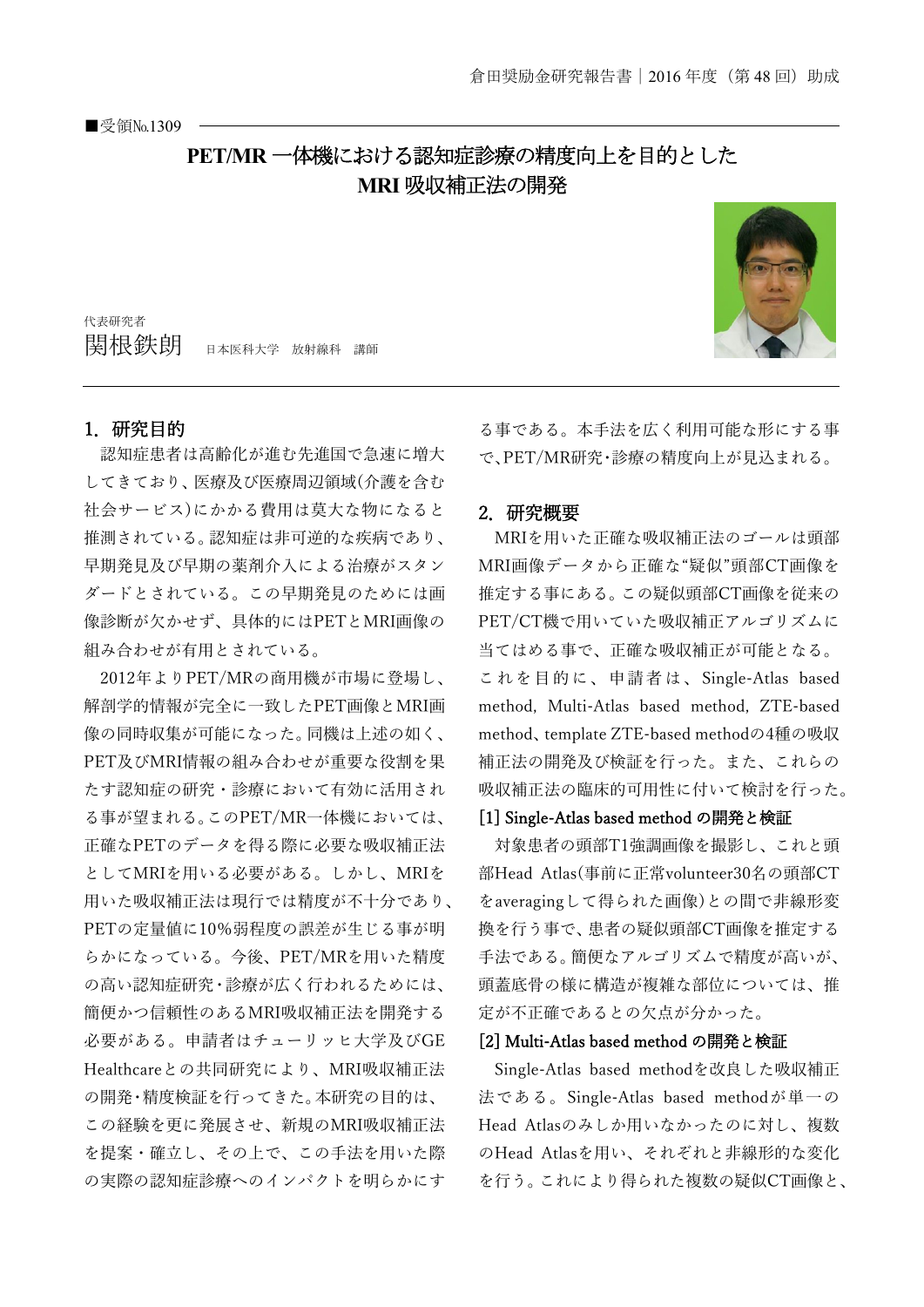独自のMaximum Likelihoodアルゴリズムと組み 合わせ、重み付けを考慮した再構成を行う事で、 正確な疑似頭部CT画像を推定する。Single-Atlas based methodと比較し、頭蓋底骨の推定も含め、 良好な吸収補正効果が得られ、最終的なPET定量 値の誤差が20%程度低減する事が示せた。しかし、 手術後に頭蓋骨欠損がある患者など、標準的な解 剖構造と大きな乖離がある場合には、対象のT1強 調画像とHead Atlasとの間で非線形変換が有効に 作用せず、大きな誤差が生じてしまうと言う欠点 が分かった。

#### [3] ZTE-MR based method の開発と検証

RFパルス照射直後からMRI信号収集が可能な Zero-time echo (ZTE) MRIを用いた吸収補正法で ある。このMRI撮像法は本来であればMRI信号を 取得する事が難しいプロトン密度の低い解剖構造 からも正確に信号を収集する事が可能となってい る。その上で、MRIで得られた信号の実測値から 頭蓋骨及び脳実質の軟部構造を直接推定して疑似 頭部CT画像を再構成する手法である。術後の頭蓋 骨欠損がある患者に対しても、精度の高い頭蓋骨 推定が可能となり、全体的な精度も向上した。但 し、骨・軟部・空気構造が複雑に入り交じってい る領域(副鼻腔や乳突蜂巣など)では、部分容積効 果の影響で正確な推定が出来ず、誤差が大きいと 言う欠点が分かった。

# [4] Template ZTE-MR based method の開発と 検証

上述の2種の吸収補正法を組み合わせた吸収補 正法を開発した。基本はZTE-based methodをベー スとする。まず、ZTE-MRI撮像を行い、解剖学的 構造の推定に必要なMRI信号値を取得する。従来 法では、画一的な変換式を用いる事でMRI信号値 を疑似CT画像に変換していた。そのため、解剖学 的部位によって、正確に変換が反映される部位(十 分な厚みのある骨構造を持つ円蓋部の頭蓋骨な ど)と誤差が大きくなる部位(副鼻腔や乳突蜂巣な ど)が混在していた。これを解消するため、

Multi-Atlas based methodをベースにした非線形 変換を用いて、頭部の解剖学的構造のprobability mapを得て、それぞれの解剖学的構造毎に個別の 推定を行う事を目標とする。具体的には対象の頭 部構造を表皮脂肪組織、頭蓋骨3パート(円蓋部・ 側頭骨・頭蓋底骨)、脳実質、脳脊髄液、鼻腔、副 鼻腔、乳突蜂巣の9つのパートに分割を行い、それ ぞれの領域に付いて、個別の吸収補正変換法を適 用する。これにより、現行のZTE法で誤差が大き い領域に付いても正確な推定が出来る事が見込ま れた。

申請者は30名の患者に対し、ZTE-MRIを撮像し、 従来法のZTE吸収補正とtemplate-based ZTE法の 両者を用いた吸収補正を行った。得られたPET画 像 に 対 し 、 Pmod software を 用 い て 67 個 の Automated VOIを自動的に割り当てる。それぞれ のVOI毎の定量値誤差を測定するVOI analysisを 行い、領域毎の系統誤差・偶然誤差の有無を測定 した。その結果、PET定量値の誤差は1.6±0.9%か ら1.1±0.7%まで誤差が有意に低減した。

### [5] 吸収補正の臨床可用性に付いての検討

Pmod softwareにおけるPALZパッケージを用 いた検討を行った。PALZは認知症患者において FDG-PETにおける薬剤集積が特異的に低下する 脳の解剖領域を自動的に分割し、同部の集積低下 の度合いの分布を計算し、低下の程度の総量を統 計学的なZ-scoreとして算出する事が可能な認知 症診療ツールである。CT吸収補正を用いたPET画 像のPALZデータをgold standardとし、MR吸収補 正法を用いたPET画像から算出されたPALZデー タとの比較を行った。その結果、感度82.6%、特 異度80.3%でAlzheimer's diseaseの弁別が可能で あり、実際の認知症診療にMR吸収補正法を用いて も診断精度が低下しない事が分かった。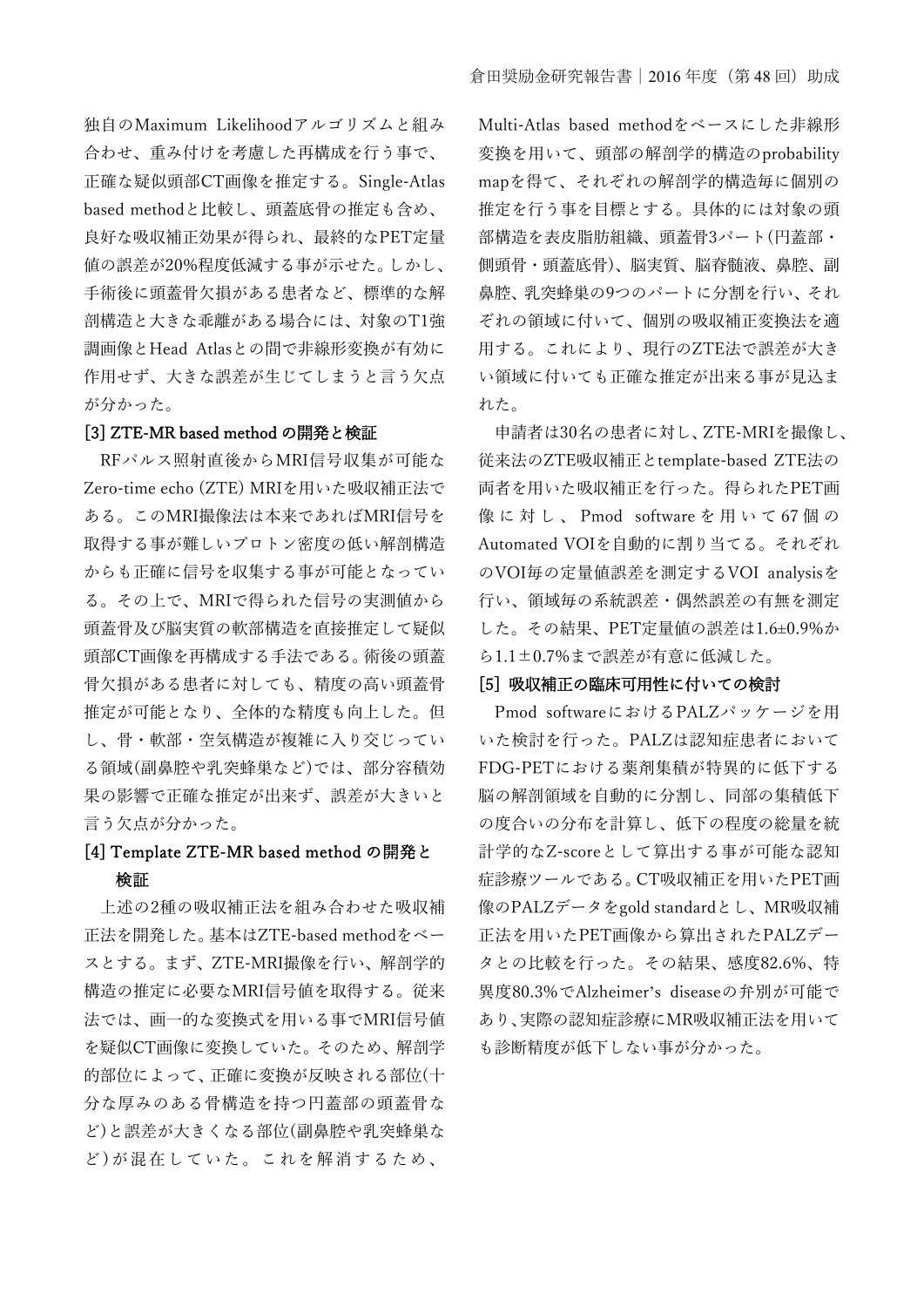## 3.発表(研究成果の発表) 受賞

- 2018年6月 国際磁気共鳴学会 Clinical stipend award
- 2018年6月 国際磁気共鳴学会 Educational stipend award 受賞者: 織田 絵里香/関根 鉄朗 (大学院生指導)
- 2018年6月 日本磁気共鳴学会 ISMRM travel award 受賞者: 織田 絵里香/関根 鉄朗 (大 学院生指導)
- 2018年4月 日本医学放射線学会 Gold Medal
- 2018年2月 血流会 Young Investigators Award
- 2017年12月 北米放射線学会 Trainee research
- award 受賞者: 織田 絵里香/関根 鉄朗 (大 学院生指導)
- 2017年12月 北米放射線学会 Certificate of Merit
- 2017年10月 日本核医学会 リターニー賞
- 2017年4月 日本医学放射線学会 Bronze Medal

### Publication

- 1. Orita E, Murai Y, Sekine T(Corresponding Author), Takagi R, Amano Y, Ando T, Iwata K, Obara M, Kumita S. Four-Dimensional Flow MRI Analysis of Cerebral Blood Flow Before and After High-Flow Extracranial-Intracranial Bypass Surgery With Internal Carotid Artery Ligation. Neurosurgery 2018.
- 2. Sekine T, Zeimpekis KG, Delso G, Barbosa FG, Ter Voert EE, Huellner MW, Veit-Haibach P. Reduction of (18)F-FDG Dose in Clinical PET/MR Imaging by Using Silicon Photomultiplier Detectors. Radiology 2018;286:249-259.
- 3. Sekine T, Barbosa FG, Delso G, Burger IA, Stolzmann P, Ter Voert EE, Huber GF, Kollias SS, von Schulthess GK, Veit-Haibach P, Huellner MW. Local resectability assessment of head and neck cancer: Positron emission

tomography/MRI versus positron emission tomography/CT. Head Neck 2017;39:1550-1558.

- 4. Sekine T, Takagi R, Amano Y, Murai Y, Orita E, Fukushima Y, Matsumura Y, Kumita SI. 4D Flow MR Imaging of Ophthalmic Artery Flow in Patients with Internal Carotid Artery Stenosis. Magn Reson Med Sci 2018;17:13-20.
- 5. Delso G, Kemp B, Kaushik S, Wiesinger F, Sekine T. Improving PET/MR brain quantitation with template-enhanced ZTE. Neuroimage 2018;181:403-413.

### 国際学会発表

- 1. Sekine T, Buck A, Delso G, ter Voert E, Huellner M, Veit-Haibach P, Warnock G. Diagnostic accuracy of FDG-PET/MR for dementia— Impact of atlas-based MR attenuation correction. 103th annual meeting of RSNA, Chicago, U.S.A. 2017.12.
- 2. Sekine T, Ando T, Takagi R, Orita E, Iwata K, Kumita S. Brain 4D Flow MRI -Scan parameters, Analysis parameters and Target diseases-. 103th annual meeting of RSNA, Chicago, U.S.A. 2017.12.
- 3. Sekine T, Barbosa F, Delso G, ter Voert E, Veit-Haibach P, Huellner M. Utility of PET/MR in head and neck. 2017th annual meeting of ESMRMB, Barcelona, Spain. 2017.10.
- 4. Sekine T, Buck A, Delso G, ter Voert E, Huellner M, Veit-Haibach P, Warnock G. Diagnostic accuracy of FDG-PET/MR for dementia— Estimation of the impact of commercial atlas-based MR attenuation correction. 2017th annual meeting of EANMMI, Vienna, Austria. 2017.10.
- 5. Sekine T, Takagi R, Amano Y, Murai Y,